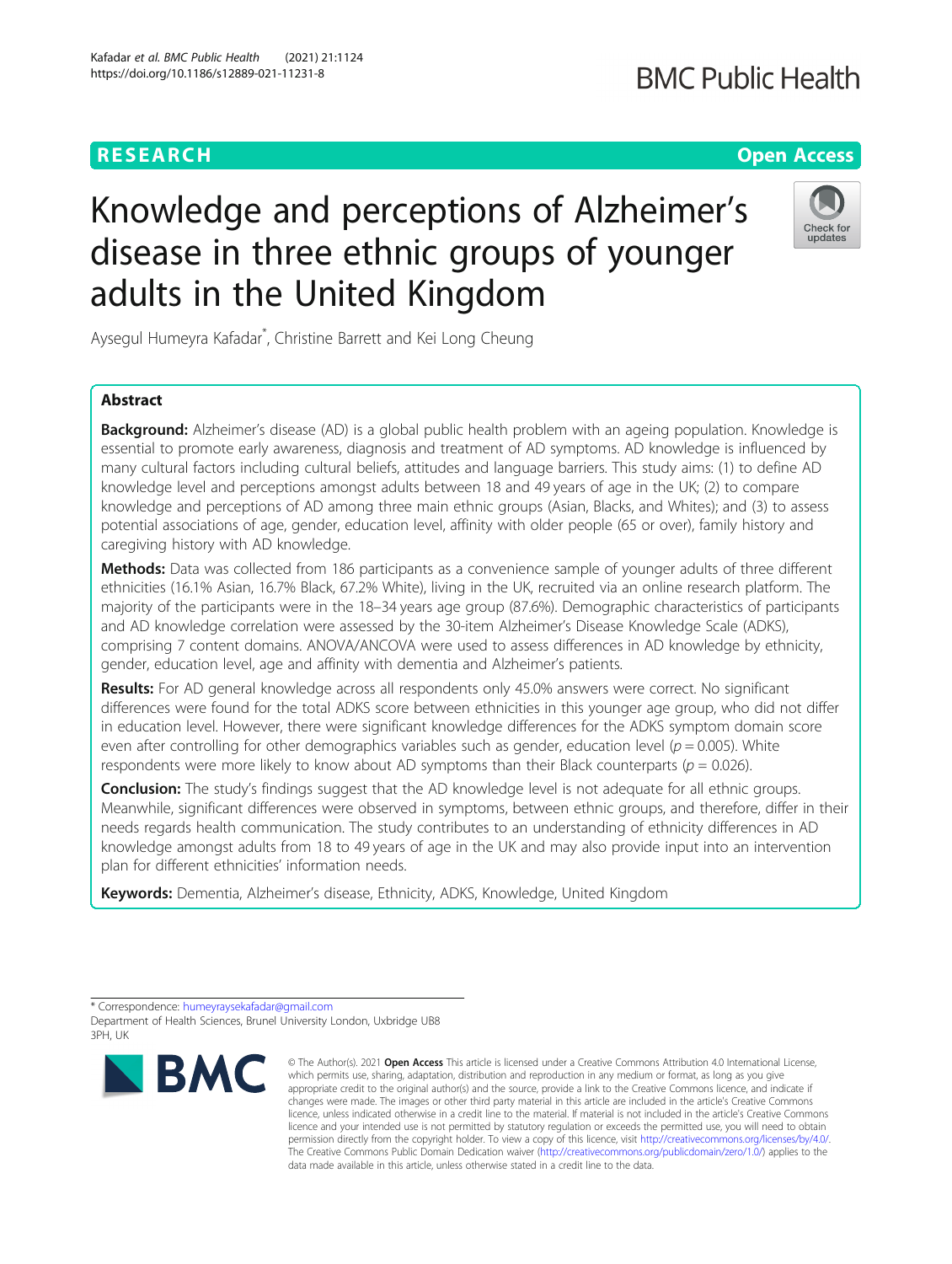### Background

Dementia has become a priority global public health problem in the context of the ageing populations [\[1](#page-10-0)], affecting approximately 44 million individuals with dementia worldwide. Approximately 850,000 individuals have dementia in the UK [\[2\]](#page-10-0). It is estimated this number will reach 2 million by 2050. In 2019, dementia resulted in a total cost to the UK economy of £34.7 billion [\[3](#page-10-0)]. Alzheimer's Disease (AD) is the most common type of dementia and is diagnosed in almost 75% of cases in the UK [\[4,](#page-10-0) [5\]](#page-10-0). AD is a progressive and irreversible neurodegenerative disease. It does not only lead to loss of memory but also causes deterioration in other fields of mental function and in activities of daily living, accompanied by changes in personality and behaviour [\[6](#page-10-0)–[9](#page-10-0)]. Therefore, AD results in a complex economic burden for patients and their caregivers due to long-lasting disabilities, increased dependency, costs of direct medical and non-medical care such as therapies, resource utilisation, emergent behavioural problems, and loss of functionality [\[10](#page-10-0)–[12\]](#page-10-0).

Protecting individuals from AD risk factors is of primary importance [\[13](#page-10-0)]. The risk of having AD can be decreased when engaging in certain lifestyle behaviours, e.g. physical activity, regular sleep, abstinence from tobacco smoking, and socialisation  $[6, 14, 15]$  $[6, 14, 15]$  $[6, 14, 15]$  $[6, 14, 15]$  $[6, 14, 15]$ . That is because the AD risk increases with several preventable factors such as obesity, hypertension, type-2 diabetes, tobacco use, and depression  $[6, 16-18]$  $[6, 16-18]$  $[6, 16-18]$  $[6, 16-18]$  $[6, 16-18]$  $[6, 16-18]$ . Such risk factors are often already apparent in a younger population decades before typical age of onset of AD [\[19](#page-10-0), [20\]](#page-10-0).

Previous studies confirm these results and demonstrate that awareness was most lacking for initiative dimensions and emotional blunting for AD patients [[21](#page-10-0), [22\]](#page-10-0). Socio-cognitive theories also showed that awareness is a prerequisite to changing behaviours [\[23](#page-10-0)], and deficiency of awareness causes different interpretation of public health communication messages for behaviour change [\[23](#page-10-0)–[25\]](#page-10-0). To increase awareness of individuals, a person's knowledge, risk perception, behaviour cognizance, and perceived cues should be increased or changed [\[23](#page-10-0)–[25\]](#page-10-0). Since these factors may be affected by ethnicity, firstly differences in perception and information needs of ethnic groups should be determined.

Ethnic groups may differ in knowledge and perceptions with regards to AD due to differences in socioeconomic variables (e.g. educational level, income level, and having a family member with AD) as well as cultural drivers [\[26](#page-10-0), [27\]](#page-10-0). For example, Anglo older adults have higher levels of AD knowledge than their Latino counterparts in the USA, which was explained by education level [\[26\]](#page-10-0). Moreover, in the same study it has been found that Latino older adults had more information related to AD than their Asian counterparts, which was explained by years of speaking English [[26](#page-10-0)]. The knowledge and perception differences may impact on noticing signs of disease, help-seeking behaviours and health-related life quality [[26\]](#page-10-0). Moreover, potential differences in perceptions between ethnic groups may affect AD and dementia knowledge [[17,](#page-10-0) [28,](#page-10-0) [29\]](#page-10-0). For example, a systematic review showed that dementia and AD have been perceived as a normal situation when becoming older among racial and ethnic minorities [\[30](#page-10-0), [31](#page-10-0)]. Likewise, in several previous studies, Black people, Chinese and Hispanics in the USA were more likely to expect that AD is a normal part of ageing than their white counterparts [[17,](#page-10-0) [28\]](#page-10-0).

Decreased knowledge levels may lead to stigmatisation in some minority ethnic groups. The stigma can impact individuals' beliefs and attitudes regarding AD, which may link to help-seeking behaviours [[27,](#page-10-0) [32,](#page-10-0) [33](#page-11-0)]. Research investigating knowledge of dementia and AD among individuals from ethnic minorities is limited outside the USA, with the exception of several studies from the UK [\[27](#page-10-0), [34](#page-11-0), [35](#page-11-0)].

Studies have shown that there are numerous racial differences in the experiences of family caregivers' interventions for dementia and AD amongst different ethnic groups, in African American, Latino, and Chinese Americans in the US [\[36](#page-11-0)]. These ethnic differences have shown up in multiple areas such as caregiving appraisal, life satisfaction, psychosocial health, coping, spirituality, social support, self-efficacy, filial responsibility, physical functioning, familism, opinions towards older people and use of health care and formal services [[36,](#page-11-0) [37](#page-11-0)]. In a previous study in the US, African Americans notably indicated that physicians disrespect the caregivers' regarding memory loss concerns; Chinese participants, on the other hand, remarked on stigmatisation of individuals with AD. Moreover, Latinos reported their fears that acculturation would end family home care in the USA (mean age 53) [[38\]](#page-11-0).

In the UK, the Manchester study compared dementia knowledge between Indian and Caucasian older people in 2006. It was found that Indian older people had inadequate knowledge about dementia by of their relative absence in the local dementia treatment clinics. Additionally, many Indian participants stated that they probably did not recognize dementia because they considered many of its symptoms to be a normal aging [\[35](#page-11-0)]. In another UK study, although South Asian and black minority ethnic groups were found to have dementia four to five years earlier than White British population, they were more likely to have late diagnosis because of language difficulties, under-representation in memory health services, and lack of encouragement for helpseeking [[34](#page-11-0)]. As a result, previous studies indicated that ethnic minorities may have different knowledge and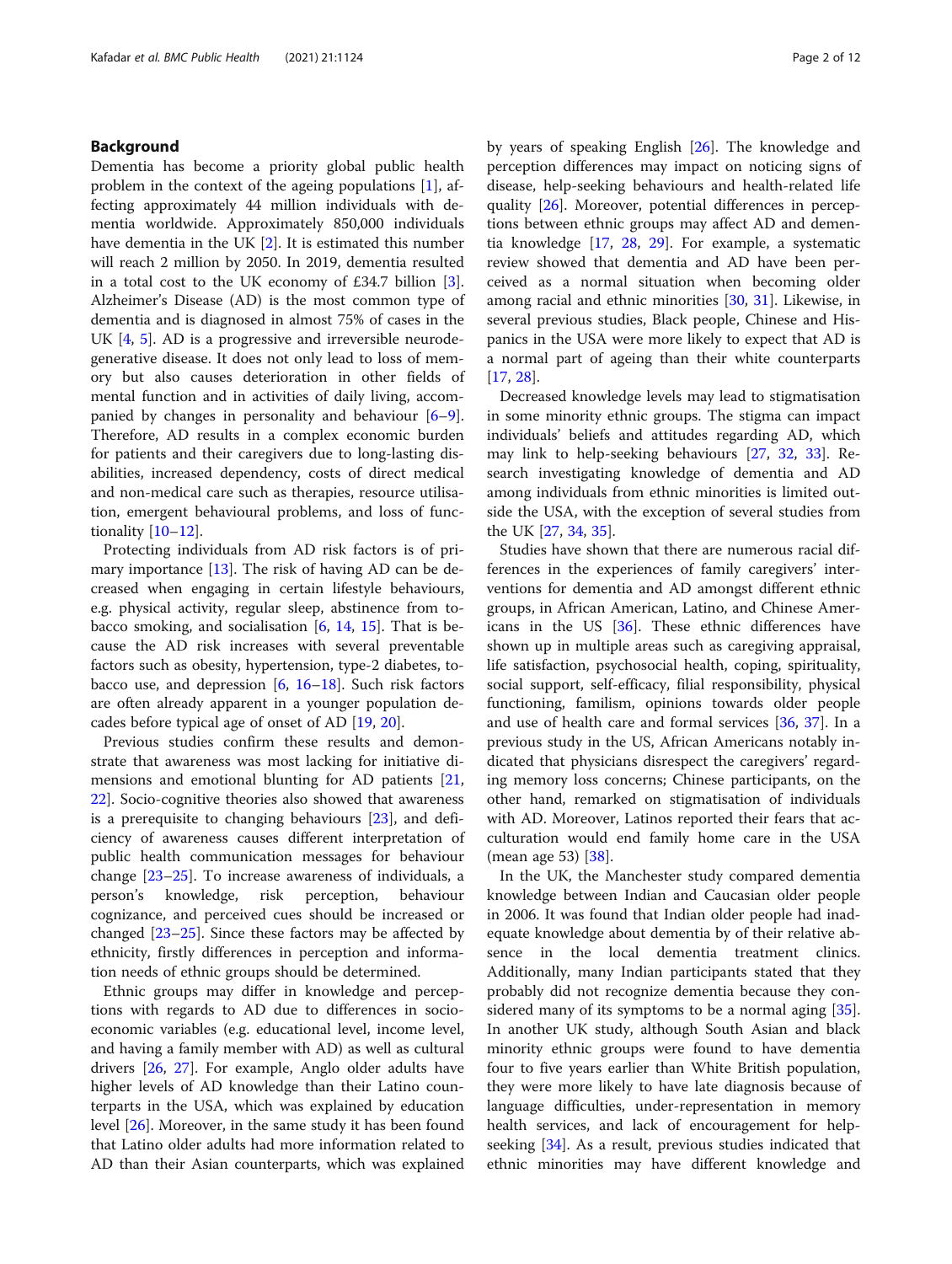perceptions regarding dementia and AD [[17,](#page-10-0) [26](#page-10-0)–[31](#page-10-0)]. Hence, there is a need to understand these inequalities, to see if dementia and AD prevention initiatives should be tailored by ethnic group and to support their diagnosis across all ethnic groups as early as possible. The lack of research on the differences in knowledge and risk perception between ethnic minorities may result in the development of suboptimal health communication. Hence, it is important to understand the differences in level of knowledge, so that health communication strategies can be optimised for the UK, and understanding knowledge differences between groups will help inform the design of targeted health communication interventions [[23](#page-10-0)–[25](#page-10-0), [34\]](#page-11-0). The goal of this study is therefore to understand the level of knowledge regarding AD in the UK and explore potential differences between major ethnic groups.

Literature shows that AD knowledge and perception status have been affected by many demographic factors such as age, gender, marital status, education level, language differences, as well as ethnicity [\[17,](#page-10-0) [26](#page-10-0)–[28,](#page-10-0) [30](#page-10-0), [31](#page-10-0), [39](#page-11-0)–[41](#page-11-0)]. In Bond et al's study of older adults (ranged in age from 50 to 92), lack of awareness and knowledge of symptoms, treatment and supportive care options have been defined as barriers to improving the availability and development of treatments and support organisations for individuals with AD  $[42]$  $[42]$ . It was found that there was better knowledge regarding problems concerning diagnosis, treatment, and management of AD amongst the younger, better educated and university professionals than older and less educated people in the Brazilian population [\[43\]](#page-11-0). The unemployed or retired individuals were shown to have poor perceptions and lower levels of knowledge about dementia and AD than employed people or students, in China [[39](#page-11-0)]. Another study indicated that older Chinese women had more information on AD than men when educational differences were inspected [\[41\]](#page-11-0). Furthermore, it was found that being male, old age, and having lower education levels were correlated with AD information paucity amongst Chinese participants in the US [[37\]](#page-11-0). However, in other literature, there was evidence that background characteristics such as age, gender, and education that these may not have a high significant impact on AD awareness [\[27](#page-10-0), [44](#page-11-0)]. Thus, the impact of demographic features on AD knowledge and perceptions is unclear, indicating the need to explore how demographic differences relate to AD and dementia knowledge.

As mentioned above, previous studies have tended to research dementia or AD knowledge amongst older population (50 years or over) [[17,](#page-10-0) [26](#page-10-0), [27,](#page-10-0) [39](#page-11-0), [41](#page-11-0), [42,](#page-11-0) [45](#page-11-0)] because the diseases commonly affect older individuals. However, in several studies of the general population in the UK (average of age from 18 to 43), AD knowledge has been shown to be inadequate in younger adults [[44](#page-11-0), [46\]](#page-11-0). Importantly, AD knowledge related to AD risk factors and the course of the disease were found to be lower than AD life impact, assessment and diagnosis, treatment and management, and symptoms knowledge amongst younger adults [[44\]](#page-11-0). Lastly, knowledge of AD treatment has been determined as insufficient amongst 18 years or over years individuals [\[46](#page-11-0)]. To the best of our knowledge, there is a paucity of studies which specifically research AD knowledge between ethnicities for those younger than 50 years in the UK. The situation creates a knowledge gap for young adults' AD knowledge and perceptions in different ethnic groups in the UK. Therefore, in this study, we focused on analysing AD knowledge amongst adults from 18 to 49 years of age rather than adults 50 years and over. To determine public health interventions which increase AD knowledge level and change perceptions of AD for population protection from AD, understanding the knowledge status among younger adults about risk factors, symptoms, diagnosis, or assessment criteria of AD is more important than in older adults.

This leads to the aim of this study, which is threefold: (1) to define AD knowledge level and perceptions amongst adults between 18 and 49 years of age in the UK; (2) to compare knowledge and perceptions of AD among three main ethnic groups (Asian, Blacks, and Whites); and (3) to assess potential associations of age, gender, education level, affinity with older people (65 or over), family history and caregiving history with AD knowledge.

### **Methods**

The cross-sectional study explored self-reported AD knowledge and perceptions amongst adults from 18 to 49 years of age in the UK. An online survey was designed for primary data collection.

### Participants and recruitments

The study was originally designed to focus on adults in the UK and compared three ethnic groups: (1) White people, (2) Black people, and (3) Asian people. The inclusion criteria were, therefore: (1) aged 18 years and over; and (2) resident in the UK (who were either born in the UK or had migrated to the UK). Due to a very low response from those 50 and over, and to align with a recognised knowledge gap in younger adults, the inclusion criteria for analysis was restricted to those aged 18 to 49 years.

In order to detect a one-point knowledge difference for AD between three ethnic groups on our main measure (Alzheimer's Disease Knowledge Scale (ADKS) total score) with 80% power at a 5% significance level ( $\alpha$  = 0.05), power calculation showed that at least 158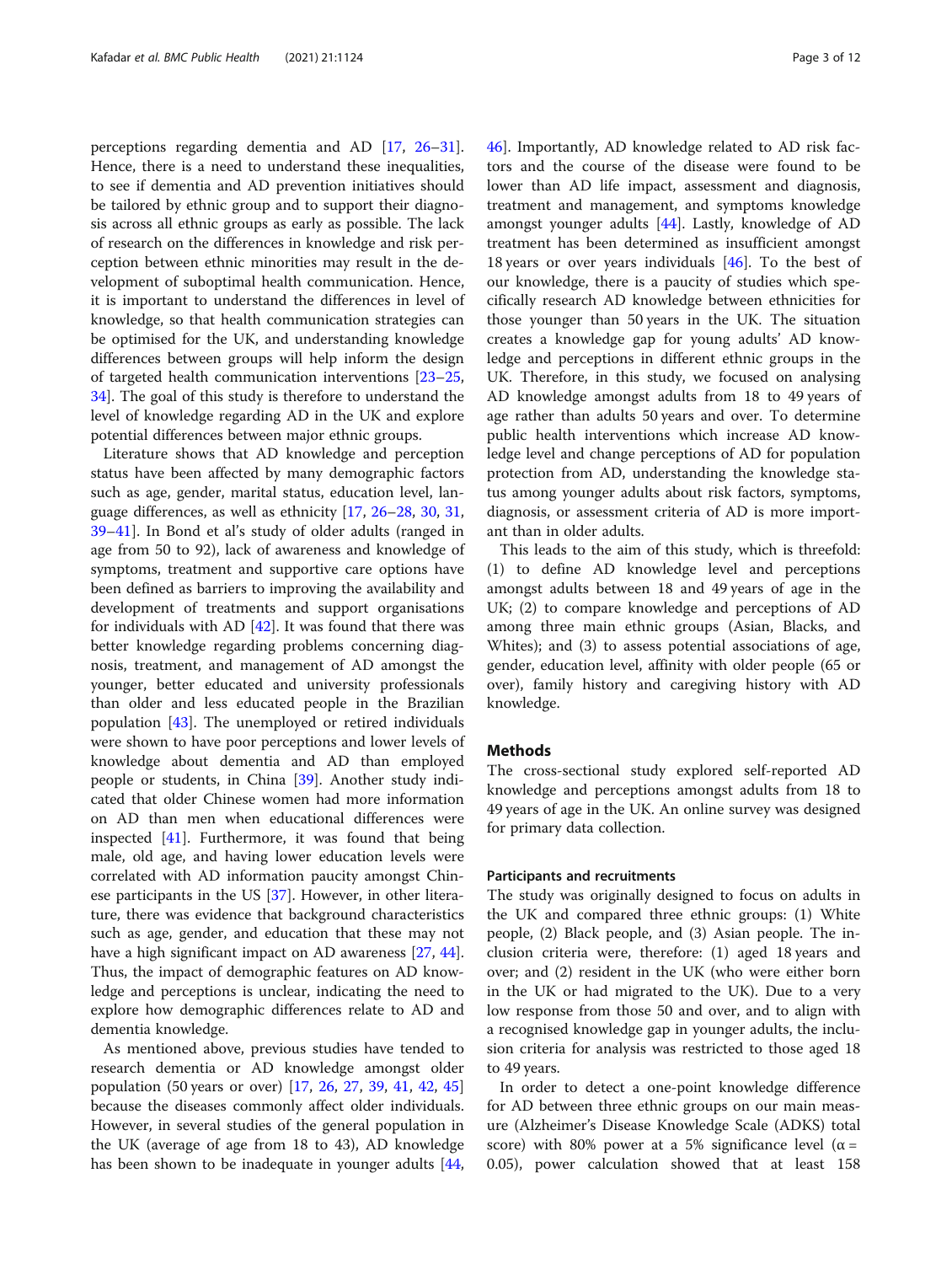participants were needed in this study with at least 30 participants per ethnic group.

The convenience sampling was conducted via an online research platform from Prolific Academic Ltd. [[47](#page-11-0)] at a time when restrictions due to the COVID-19 pandemic limited other study designs and recruitment options. The pre-screening questions from Prolific identified 87,336 potential participants who were currently residing in the UK, were at least 18 years old, and were from these three different ethnic groups, White, Asian, or Black. Participants were recruited to the study on a first-come, first-served basis following receipt of an email from Prolific to a random subset of all potentially eligible participants. To ensure sufficient numbers per ethnic group, the sample was enriched for those of Black and Asian ethnicity by additional recruitment. At the end of recruitment process, we recruited 186 participants aged 18 to 49 years old, out of 190 who responded.

### **Procedure**

In June 2020, data were collected using an online survey hosted by Bristol Online Survey. Before the survey, all participants were informed about the study's purpose, that participation was anonymous, voluntary, that they were free to withdraw their data without giving a reason until the point at which they submit their answers, and the required time commitment. When participants logged into the survey portal through Prolific, they first read the Participant Information Sheet, then were presented with a questionnaire. Participants who provided electronic written consent (though initial survey questions) and completed the survey received an incentive of £1.40 for the approximately 10 min time requirement to complete the survey.

### **Ouestionnaire**

The Bristol Online Surveys application was used to create an online survey with closed-ended questions.

### Demographic data

Participants' demographic characteristics were collected to show whether an association between them and Alzheimer's knowledge score existed. Gender was recorded as male, female, other, or prefer not to answer. Age was originally coded as an ordinal variable with four age groups (18–34 years, 35–49 years, 50–64 years, 65 years old and more) with the analysis dataset reduced to the 18–34- and 35–49-years groups. Education level information was categorised as an ordinal variable: no schooling completed, nursery school to 8th grade, high school graduate, diploma or the equivalent (for example, GED, GCSE and 'A' level), bachelor's degree, master's degree, or doctorate degree. A dichotomised education variable of graduate and non-graduate was also derived. Ethnicity was categorised into a three-group variable  $(1 = \text{White})$ ;  $2 = Black$ ;  $3 = Asian$ ).

The questionnaire also included three questions related to affinity with dementia and Alzheimer's patients, first "Are there any people with dementia and/or Alzheimer's Disease who are close to you?"  $(0 = Yes, 1 = No);$ second "Have you ever lived with people older than 65 years of age?"  $(0 = No, 1 = I$  have lived with older people who do not have dementia and/or Alzheimer's disease,  $2 = I$  have lived with older people with dementia and/or Alzheimer's disease). Lastly, "Have you ever interacted with people with dementia and/or Alzheimer's disease?"  $(0 = No, 1 = For several times, 2 = From several weeks to$ about a year,  $3 = For$  more than a few years).

### Alzheimer's disease knowledge scale (ADKS)

AD knowledge was assessed with a 30-item ADKS scale, which is a commonly used scale designed to measure AD knowledge. It was found that the test-retest reliability coefficient was 0.81,  $p < 0.001$ , revealing adequate test-retest reliability, coefficient alpha was 0.71 (internal consistency), and split-half reliability was  $0.55$ ,  $p < 0.001$ , while content, concurrent, predictive, and convergent validity of ADKS was confirmed  $[48]$  $[48]$  $[48]$ . The primary outcome of concern was the ADKS score. The ADKS consists of 30 true-false questions covering the following 7 content domains: risk factors (6 items assessing the knowledge about AD risk factors, e.g. high blood pressure, high cholesterol, genetics, ageing), symptoms (4 items assessing the knowledge about symptoms of AD, e.g. tremor and shaking are not symptoms for AD, troubles for handling money or paying bills, and remembering past events better than things that happened in recent days are symptoms of AD), course of the disease (4 items assessing the knowledge about AD process, e.g. the average life expectancy is 6 to 12 years after symptoms of AD appear, people have not recovered from AD, a person with AD needs 24hour supervision), assessment and diagnosis (4 items assessing the knowledge of AD assessment and diagnosis, e.g. AD is one type of dementia, memory problem and confused thinking which are suddenly appear it is not likely due to AD), treatment and management (4 items assessing the knowledge of AD treatment and management process, e.g. poor nutrition can make the symptoms of AD worse, using reminder notes is a crutch that cannot contribute to decline AD symptoms), life impact (3 items assessing the knowledge about AD effects on life, e.g. people with AD are particularly prone to depression, driving car is not safe for people with AD), and caregiving (5 items assessing the knowledge of AD care, e.g. people with AD do best with simple, instructions given one step at a time, if a person with AD becomes alert and agitated at night a good strategy is to try to make sure that the person gets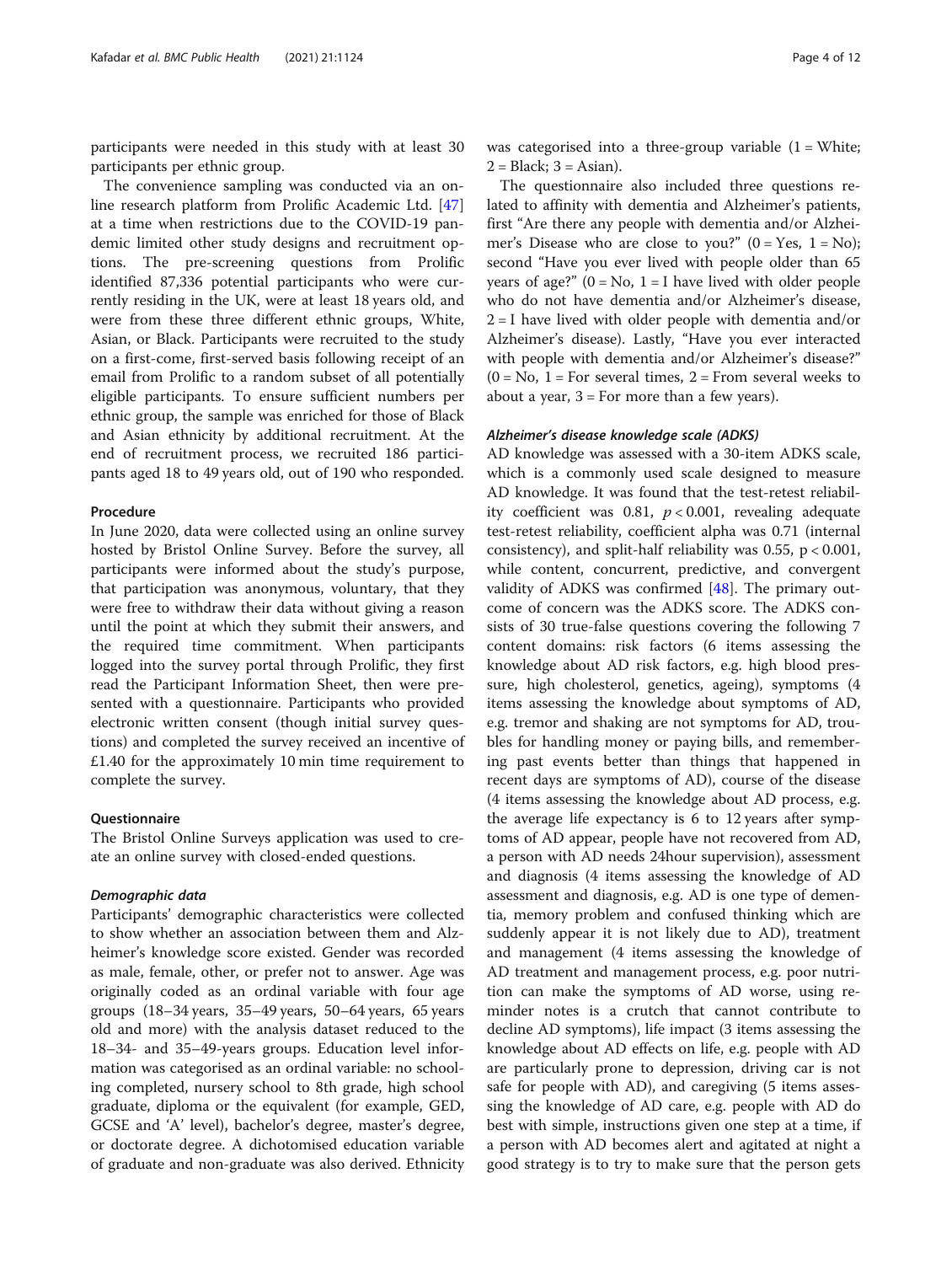plenty of physical activity during the day, and people with AD can be capable of making informed decisions about their own care) for evaluation of knowledge of AD to determine knowledge status of the age group (younger than 50 years of age) in this study [\[48,](#page-11-0) [49\]](#page-11-0). The questionnaire also includes a "do not know" section to obtain more reliable data [[50\]](#page-11-0). The resulting score is the number of questions answered correctly, giving a total score with a range of 0–30, where a higher total score indicates that the participant has better knowledge [[49](#page-11-0), [51](#page-11-0), [52\]](#page-11-0).

### Statistical analysis

Data contained no missing values. Analyses were conducted with IBM SPSS Statistics, version 26. A Shapiro-Wilk's test ( $p > 0.05$ ) [\[53](#page-11-0)] and a visual inspection of histograms, normal Q-Q plots and box plots showed that the ADKS total score was approximately normally distributed across all independent variables (age, gender, ethnicity, education level, living with older people (65 or over), familiarity people with AD and/or dementia, and interaction with people with AD and/or dementia) [[53](#page-11-0)– [55\]](#page-11-0). Descriptive statistics were used to determine sample characteristics of variables, ADKS items, the ADKS domain scores, as well as percentage of correct answers, total and domain ADKS scores by ethnicity.

To compare knowledge and perceptions of AD among three ethnic groups (Asian, Black, and White), univariate analyses were conducted using ANOVA and MANOVA to investigate whether there were differences between the three ethnic groups in terms of total or domain ADKS scores. ANCOVA was used to assess ethnicity association with ADKS when controlling for demographic variables as covariates. Differences between demographic variables (such as gender and education), and ethnic groups were assessed with Pearson's  $\chi^2$  test.

In order to assess the association between other demographic variables and AD knowledge, we conducted ANOVA tests with age, gender, educational level, affinity with AD, living with 65 or over people, and whether they interacted with people with dementia or AD as independent variables and ADKS total or domain score as the dependent variable. Finally, MANOVA tests were used for multivariate analysis across the domains for each independent variable, with a MANCOVA test for ethnicity controlled for covariates.

### Results

### Demographic characteristics

Amongst the 186 participants in these analyses, 67.2% were White, and 57.0% were male. The majority of the participants (87.6%) were in the 18–34 years age group, and 54.8% of respondents were non-graduates. Approximately 74.2% of participants stated that they do not have a relative with dementia and/or AD, and 46.8% of respondents stated that they had not interacted with people with dementia and/or AD, while only 13.4% of respondents reported that they lived with older people with dementia and/or AD. No significant differences were found in demographic variables, including education, between ethnic groups. The demographic and ethnic groups of the participants are summarised in Table [1.](#page-5-0)

### Knowledge and perceptions of dementia and Alzheimer's disease in younger adults in the UK

In order to define AD knowledge level and perceptions amongst adults between 18 and 49 years of age of different ethnicities in the UK, descriptive analyses were conducted. In total, 45.0% of answers were correct; the total mean score of the ADKS was 13.5 of 30 (SD  $\pm$  =5.4 in the study sample (Table [3](#page-7-0)). The majority of participants  $(82.8\%, n = 154)$  did not respond correctly to the statement that 'It has been scientifically proven that mental exercise can prevent a person from getting Alzheimer's disease'. Most participants (79.0%,  $n = 147$ ) responded correctly that 'People with Alzheimer's disease do best with simple instructions given one step at a time'. The percentage of participants who correctly answered each ADKS item is illustrated in Table [2.](#page-6-0) Items with the poorest responses, included those related to AD's risk factors (35.3% correct answers, Mean = 2.1, SD  $\pm$  =1.3 in 6 items). Conversely, items with the highest correct responses included those related to life impact (50.8% correct answers), and AD's assessment and diagnosis (50.1% correct answers). The percentage correct answers, mean, and SD ± for ADKS total and domains are summarised in Table [3.](#page-7-0)

### Associations between ethnic groups and ADKS total and domain scores

Univariate ANOVA was used to compare ethnic group differences in knowledge of AD. As shown in Table [3](#page-7-0), there was no statistically significant ethnic group difference in total ADKS score. However, White participants had numerically higher scores for total ADKS score than Black and Asian participants (14.0, 13.3, and 12.0, respectively). The ADKS domain scores were compared between each ethnic groups. Significant differences were observed in symptoms, and assessment and diagnosis domains ( $p < 0.05$ ). While 44.2% of total respondents gave a correct *answer* to symptom items, significant ethnic group differences in knowledge of AD's symptom domain were found  $F(2,183) = 4.285$ ,  $p = 0.015$ . Post hoc comparison using the Games-Howell procedure, as appropriate for unequal sample group sizes, indicated that White participants scored higher than Asian participants on the symptom domain  $(p = 0.025)$ . In addition,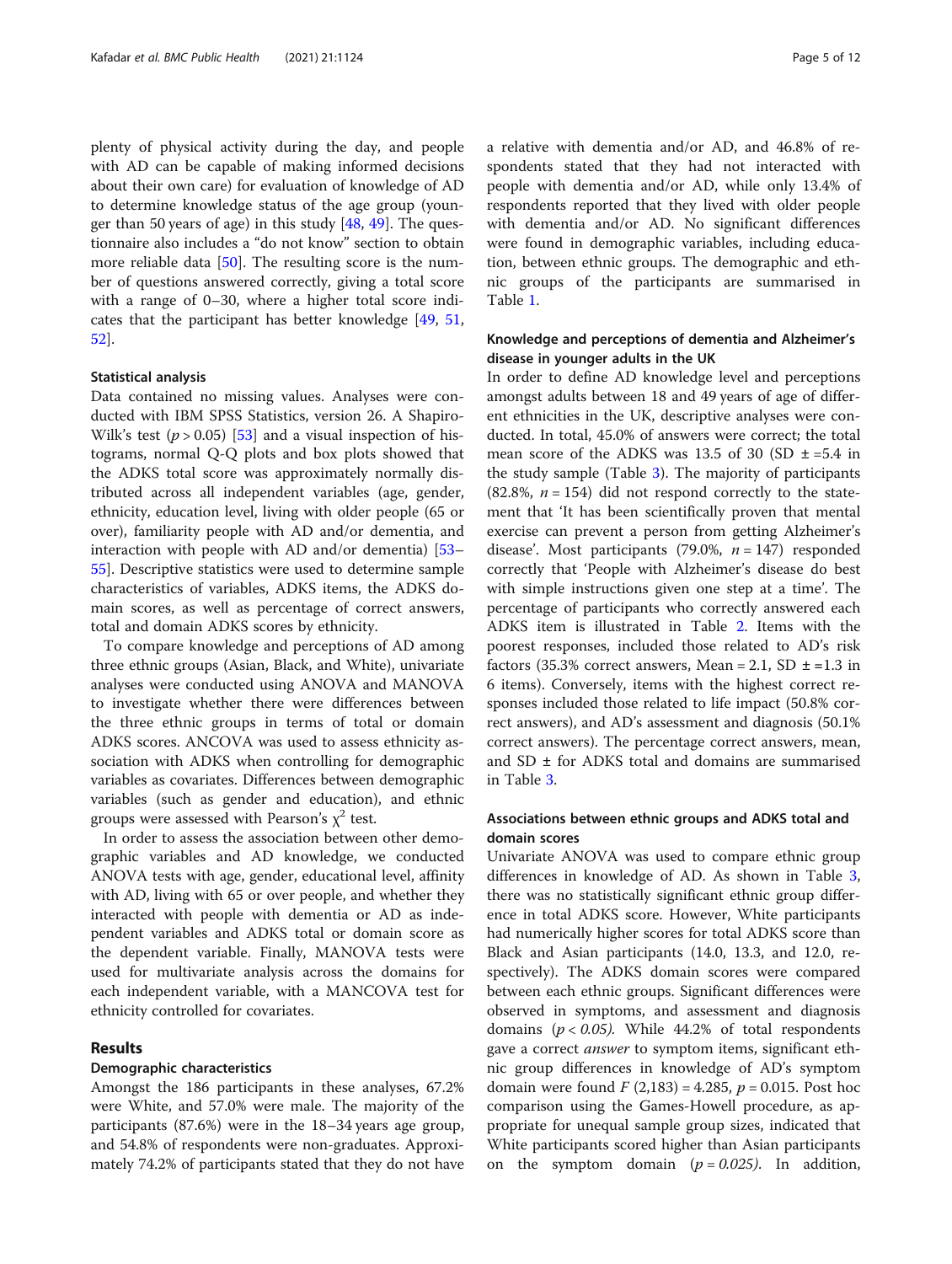### <span id="page-5-0"></span>**Table 1** Descriptive Characteristics of Participants ( $n = 186$ ), by Race/Ethnicity

| <b>Characteristics</b>                                                                    | White<br>$(n = 125;$<br>67.2%) | Black<br>$(n = 31;$<br>16.7%) | Asian<br>$(n = 30;$<br>16.1%) | Total $(n = 186;$<br>100%) |
|-------------------------------------------------------------------------------------------|--------------------------------|-------------------------------|-------------------------------|----------------------------|
| Age Groups ( $n = 186$ )                                                                  |                                |                               |                               |                            |
| 18-34 years                                                                               | 111 (88.8%)                    | 26 (83.9%)                    | 26 (86.7%)                    | 163 (87.6%)                |
| 35-49 years                                                                               | 14 (11.2%)                     | $5(16.1\%)$                   | 4 (13.3%)                     | 23 (12.4%)                 |
| $Sex (n = 186)$                                                                           |                                |                               |                               |                            |
| Female                                                                                    | 53 (42.4%)                     | 12 (38.7%)                    | 15 (50.0%)                    | 80 (43.0%)                 |
| Male                                                                                      | 72 (57.6%)                     | 19 (61.3%)                    | 15 (50.0%)                    | 106 (57.0%)                |
| Education level ( $n = 186$ )                                                             |                                |                               |                               |                            |
| Non-Graduate                                                                              | 69 (55.2%)                     | 16 (51.6%)                    | 17 (56.7%)                    | 102 (54.8%)                |
| No schooling completed                                                                    | 3(2.4%)                        | $0(0\%)$                      | $0(0\%)$                      | $3(1.6\%)$                 |
| Nursery school to 8th grade                                                               | $2(1.6\%)$                     | $1(3.2\%)$                    | $0(0\%)$                      | $3(1.6\%)$                 |
| High school graduate, diploma or the equivalent (for example, GED, GCSE<br>and 'A' level) | 64 (51.9%)                     | 15 (48.4%)                    | 17 (56.7%)                    | 96 (51.6%)                 |
| Graduate                                                                                  | 56 (44.8%)                     | 15 (48.4%)                    | 13 (43.3%)                    | 84 (45.2%)                 |
| Bachelor's degree                                                                         | 41 (32.8%)                     | 10 (32.3%)                    | 10 (33.3%)                    | 61 (32.8%)                 |
| Master's degree                                                                           | 13 (10.4%)                     | 4 (12.9%)                     | 2(6.7%)                       | 19 (10.2%)                 |
| Doctorate degree                                                                          | $2(1.6\%)$                     | $1(3.2\%)$                    | $1(3.3\%)$                    | $4(2.2\%)$                 |
| Familiarity with AD/dementia ( $n = 186$ )                                                |                                |                               |                               |                            |
| Yes                                                                                       | 34 (27.2%)                     | 8 (25.8%)                     | 6(20.0)                       | 48 (25.8%)                 |
| No                                                                                        | 91 (72.8%)                     | 23 (74.2%)                    | 24 (80.0%)                    | 138 (74.2%)                |
| Living with 65 or over years old $(n = 186)$                                              |                                |                               |                               |                            |
| No                                                                                        | 53 (42.4%)                     | 17 (54.8%)                    | 10 (33.3%)                    | 80 (43%)                   |
| Living with 65 or over people without dementia/AD                                         | 53 (42.4%)                     | 12 (38.7%)                    | 16 (53.3%)                    | 81 (43.5%)                 |
| Living with 65 or over people with dementia/AD                                            | 19 (15.2%)                     | $2(6.5\%)$                    | 4 (13.3%)                     | 25 (13.4%)                 |
| Interacted with people with dementia/AD ( $n = 186$ )                                     |                                |                               |                               |                            |
| No                                                                                        | 57 (45.6%)                     | 16 (51.6%)                    | 14 (46.7%)                    | 87 (46.8%)                 |
| For several times                                                                         | 44 (35.2%)                     | 6 (19.4%)                     | 10 (33.3%)                    | 60 (32.3%)                 |
| From several weeks to about a year                                                        | $8(6.4\%)$                     | $1(3.2\%)$                    | 3 (10.0%)                     | 12 (6.5%)                  |
| For more than a few years                                                                 | 16 (12.8%)                     | 8 (25.8%)                     | 3 (10.0%)                     | 27 (14.5%)                 |

although 50.8% of participants gave correct answers to the assessment and diagnosis content domain, significant ethnic group differences in knowledge of AD's assessment and diagnosis domain were found, with  $F(2,$ 183) = 3.286,  $p = 0.040$ . Post hoc comparison using the Games-Howell procedure indicated that Black respondents scored higher than Asian individuals ( $p = 0.027$ ). On the remaining domains, there were no significant knowledge differences found amongst these three ethnic groups. Lastly, according to the ANCOVA test, there was also no significant effect of ethnicity on total ADKS score after controlling for the effects of gender, age, education level, familiarity with dementia, living with those over 65, and interacting with those with dementia,  $F(2, 1)$ 177) = 2.017,  $p = 0.136$ , partial  $\eta^2 = 0.022$ . At a domain level, significant differences were found for symptom score after controlling ethnicity for covariates  $(F (2,$  177) = 5.363,  $p = 0.005$ , partial  $\eta^2 = 0.057$ ), with White > Black ( $p = 0.026$ ), but not for the assessment and diagnosis score.

### Associations between other demographic characteristics and ADKS score

In order to explore whether demographic characteristics were associated with AD knowledge perceptions, univariate analyses were conducted using ANOVA for total ADKS score and within MANOVA for multiple dependent variables for the domain scores. According to these analyses, there was no statistically significant association between ADKS total or domain scores and age or education. However, other demographic independent variables were found to be significantly associated with different ADKS domains but not total score. Gender was significantly associated with the course of the disease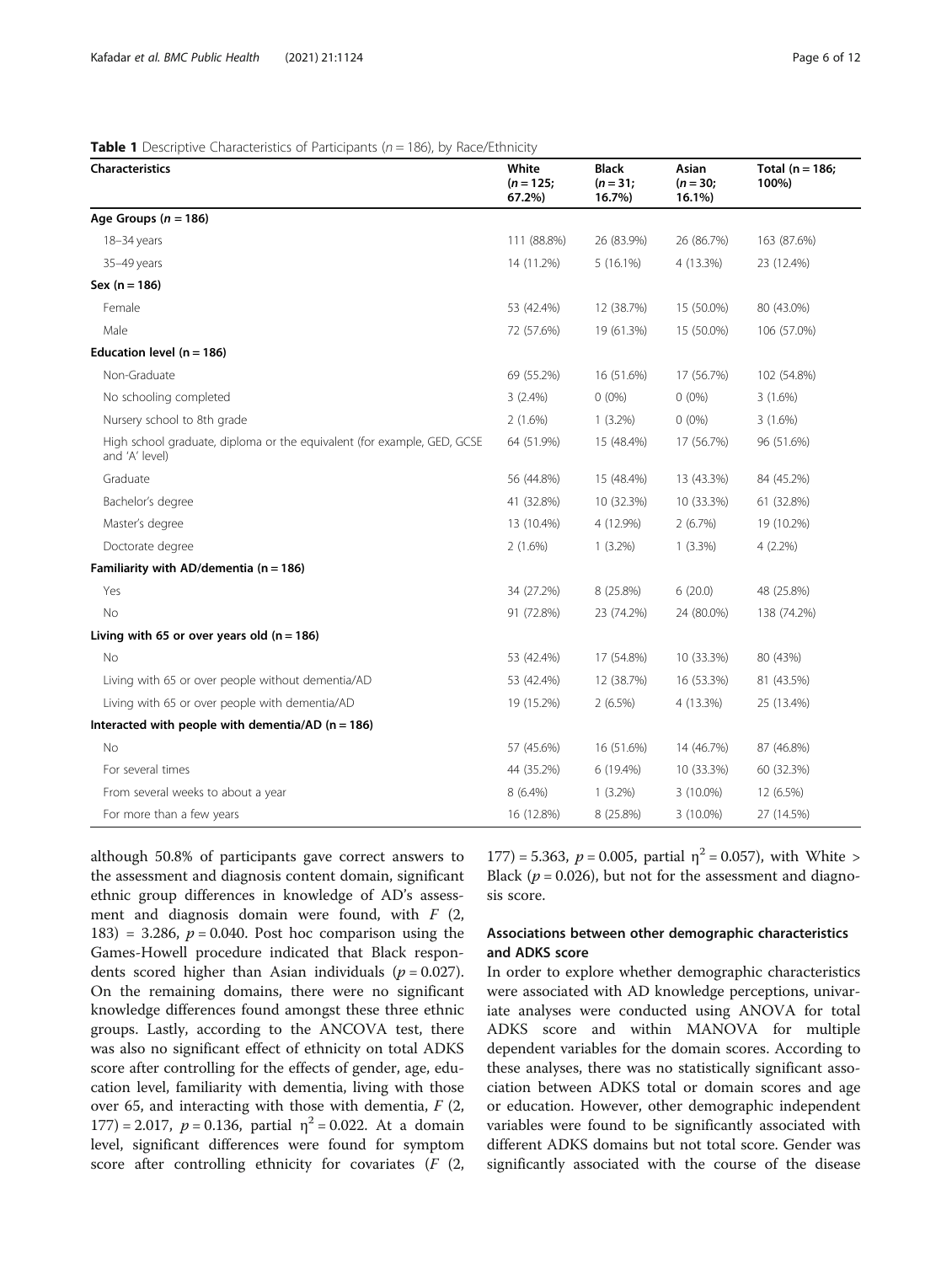### <span id="page-6-0"></span>**Table 2** Percentage of Participants Who Correctly Answered Each ADKS Item ( $n = 186$ ), by Ethnicity

| <b>ADKS</b> item                                                                                                                                                                           | Domain                          | Answer White | $(n = 125; (n = 31;$<br>67.2% | <b>Black</b><br>16.7%        | Asian<br>$(n = 30)$<br>16.1% | Total<br>$(n = 186;$<br>100%) |
|--------------------------------------------------------------------------------------------------------------------------------------------------------------------------------------------|---------------------------------|--------------|-------------------------------|------------------------------|------------------------------|-------------------------------|
| 1. People with Alzheimer's disease are particularly prone to depression.                                                                                                                   | Life Impact                     | True         | 49<br>(39.2%)                 | 18<br>(58.1%)                | 14<br>(46.7%)                | 81<br>$(43.5\%)$              |
| 2. It has been scientifically proven that mental exercise can prevent a person<br>from getting Alzheimer's disease.                                                                        | <b>Risk Factors</b>             | False        | 25<br>$(20.0\%)$              | 4<br>$(12.9\%)$              | 3 (10.0%)                    | 32<br>(17.2%)                 |
| 3. After symptoms of Alzheimer's disease appear, the average life expectancy<br>is 6 to 12 years.                                                                                          | Course of the<br><b>Disease</b> | True         | 43<br>$(34.4\%)$              | 8<br>$(25.8\%)$              | $6(20.0\%)$                  | 57<br>$(30.6\%)$              |
| 4. When a person with Alzheimer's disease becomes agitated, a medical<br>examination might reveal other health problems that caused the agitation.                                         | Assessment<br>and Diagnosis     | True         | 55<br>$(44.0\%)$              | 18<br>(58.1%)                | 10<br>(33.3%)                | 83<br>$(44.6\%)$              |
| 5. People with Alzheimer's disease do best with simple, instructions giving<br>one step at a time.                                                                                         | Caregiving                      | True         | 99<br>(79.2%)                 | 23<br>(74.2%)                | 25<br>(83.3%)                | 147<br>$(79.0\%)$             |
| 6. When people with Alzheimer's disease begin to have difficulty taking care<br>of themselves, caregivers should take over right away.                                                     | Caregiving                      | False        | 35<br>$(28.0\%)$              | 7<br>(22.6%)                 | $9(30.0\%)$                  | 51<br>(27.4%)                 |
| 7. If a person with Alzheimer's disease becomes alert and agitated at night, a<br>good strategy is to try to make sure that the person gets plenty of physical<br>activity during the day. | Caregiving                      | True         | 54<br>$(43.2\%)$              | 12<br>(38.7%)                | 14<br>(46.7%)                | 80<br>$(43.0\%)$              |
| 8. In rare cases, people have recovered from Alzheimer's disease.                                                                                                                          | Course of the<br><b>Disease</b> | False        | 55<br>$(44.0\%)$              | 10<br>(32.3%)                | 10<br>(33.3%)                | 75<br>$(40.3\%)$              |
| 9. People whose Alzheimer's disease is not yet severe can benefit from<br>psychotherapy for depression and anxiety.                                                                        | Treatment and<br>Management     | True         | 62<br>$(49.6\%)$              | 19<br>(61.3%)                | 15<br>$(50.0\%)$             | 96<br>(51.6%)                 |
| 10. If trouble with memory and confused thinking appears suddenly, it is likely<br>due to Alzheimer's disease.                                                                             | Assessment<br>and Diagnosis     | False        | 61<br>$(48.8\%)$              | 21<br>(67.7%)                | 10<br>(33.3%)                | 92<br>(49.5%)                 |
| 11. Most people with Alzheimer's disease live in nursing homes.                                                                                                                            | Life Impact                     | False        | 51<br>$(40.8\%)$              | 10<br>(32.3%)                | 13<br>$(43.3\%)$             | 74<br>(39.8%)                 |
| 12. Poor nutrition can make the symptoms of Alzheimer's disease worse.                                                                                                                     | Treatment and<br>Management     | True         | 57<br>$(45.6\%)$              | 16<br>(51.6%)                | 8 (26.7%)                    | 81<br>$(43.5\%)$              |
| 13. People in their 30s can have Alzheimer's disease.                                                                                                                                      | <b>Risk Factors</b>             | True         | 62<br>$(49.6\%)$              | 16<br>(51.6%)                | 15<br>$(50.0\%)$             | 93<br>$(50.0\%)$              |
| 14. A person with Alzheimer's disease becomes increasingly likely to fall down<br>as the disease gets worse.                                                                               | Course of the<br><b>Disease</b> | True         | 67<br>(53.6%)                 | 15<br>$(48.4\%)$             | 13<br>$(43.3\%)$             | 95<br>$(51.1\%)$              |
| 15. When people with Alzheimer's disease repeat the same question or story<br>several times, it is helpful to remind them that they are repeating themselves.                              | Caregiving                      | False        | 67<br>(53.6%)                 | 15<br>(48.4%)                | $9(30.0\%)$                  | 91<br>$(48.9\%)$              |
| 16. Once people have Alzheimer's disease, they are no longer capable of<br>making informed decisions about their own care.                                                                 | Caregiving                      | False        | 49<br>(39.2%)                 | 11<br>(35.5%)                | 12<br>$(40.0\%)$             | 72<br>(38.7%)                 |
| 17. Eventually, a person with Alzheimer's disease will need 24hour supervision                                                                                                             | Course of the<br><b>Disease</b> | True         | 83<br>$(66.4\%)$              | 15<br>(48.4%)                | 18<br>$(60.0\%)$             | 116<br>$(62.4\%)$             |
| 18. Having high cholesterol may increase a person's risk of developing<br>Alzheimer's disease.                                                                                             | Risk Factors                    | True         | 26<br>$(20.8\%)$              | $\overline{4}$<br>$(12.9\%)$ | $6(20.0\%)$                  | 36<br>$(19.4\%)$              |
| 19. Tremor or shaking of the hands or arms is a common symptom in people<br>with Alzheimer's disease.                                                                                      | Symptoms                        | False        | 46<br>$(36.8\%)$              | 6<br>$(19.4\%)$              | $6(20.0\%)$                  | 58<br>(31.2%)                 |
| 20. Symptoms of severe depression can be mistaken for symptoms of<br>Alzheimer's disease.                                                                                                  | Assessment<br>and Diagnosis     | True         | 49<br>(39.2%)                 | 11<br>(35.5%)                | 7 (23.3%)                    | 67<br>$(36.0\%)$              |
| 21. Alzheimer's disease is one type of dementia.                                                                                                                                           | Assessment<br>and Diagnosis     | True         | 86<br>$(68.8\%)$              | 23<br>(74.2%)                | 22<br>(73.3%)                | 131<br>(70.4%)                |
| 22. Trouble handling money or paying bills is a common early symptom of<br>Alzheimer's disease.                                                                                            | Symptoms                        | True         | 52<br>$(41.6\%)$              | 11<br>(35.5%)                | 9 (30.0%)                    | 72<br>(38.7%)                 |
| 23. One symptom that can occur with Alzheimer's disease is believing that<br>other people are stealing one's things.                                                                       | Symptoms                        | True         | 71<br>$(56.8\%)$              | 17<br>(54.8%)                | 10.(33.3%)                   | 98(52.7%)                     |
| 24. When a person has Alzheimer's disease, using reminder notes is a crutch<br>that can contribute to decline.                                                                             | Treatment and<br>Management     | False        | 43<br>(34.4%)                 | 10<br>(32.3%)                | 7 (23.3%)                    | 60<br>(32.3%)                 |
| 25. Prescription drugs that prevent Alzheimer's disease are available.                                                                                                                     | Risk Factors                    | False        | 56<br>$(44.8\%)$              | 14<br>(45.2%)                | $9(30.0\%)$                  | 79<br>(42.5%)                 |
| 26. Having high blood pressure may increase a person's risk of developing                                                                                                                  | Risk Factors                    | True         | 22                            | 4                            | 10                           | 36                            |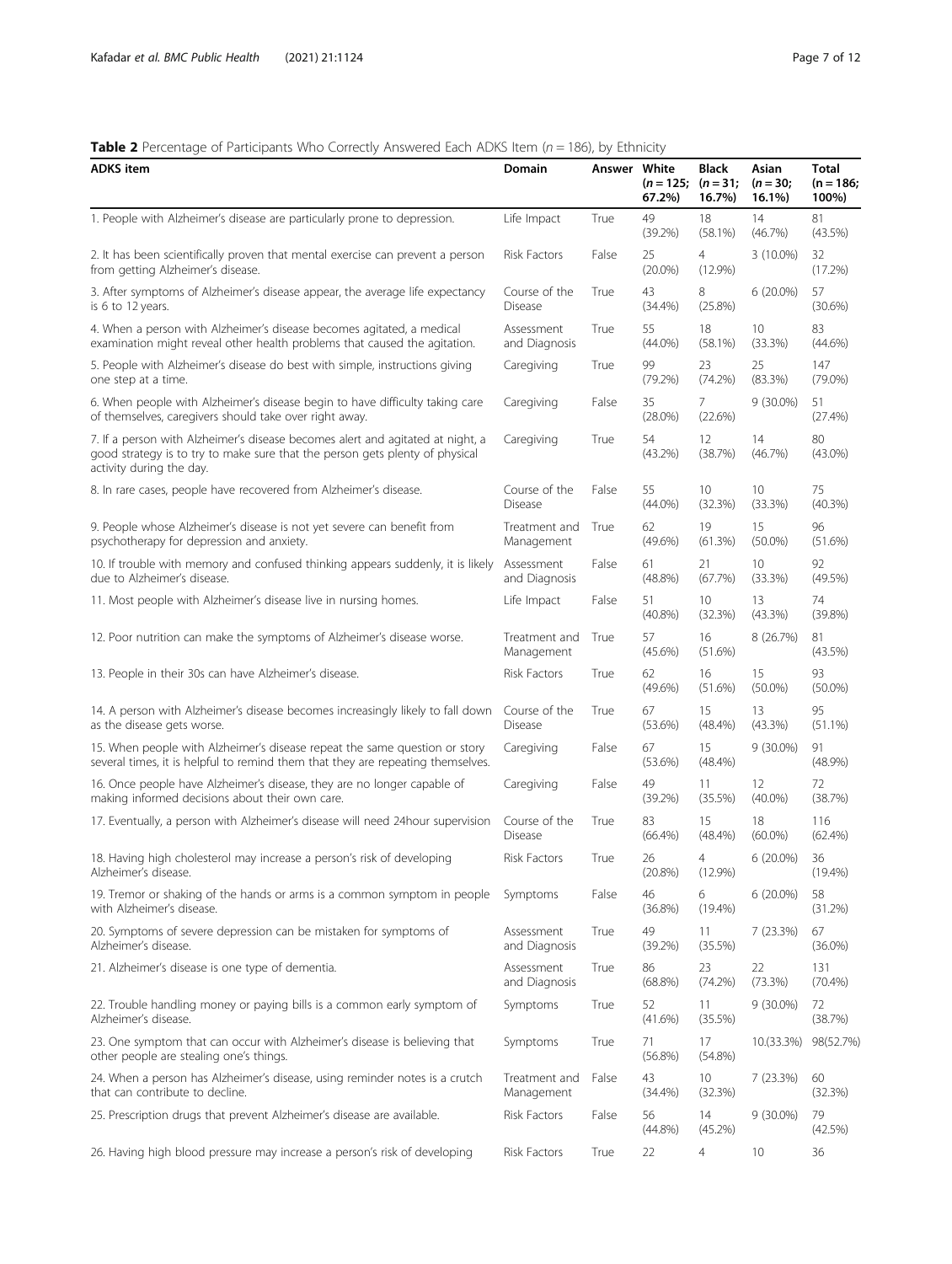<span id="page-7-0"></span>

|  | Table 2 Percentage of Participants Who Correctly Answered Each ADKS Item (n = 186), by Ethnicity (Continued) |  |  |  |
|--|--------------------------------------------------------------------------------------------------------------|--|--|--|
|  |                                                                                                              |  |  |  |

| <b>ADKS</b> item                                                                                                          | Domain                      | Answer | White<br>67.2%)           | <b>Black</b><br>$(n = 125; (n = 31)$<br>16.7%) | Asian<br>$(n = 30)$<br>$16.1\%$ | Total<br>$(n = 186;$<br>100%) |
|---------------------------------------------------------------------------------------------------------------------------|-----------------------------|--------|---------------------------|------------------------------------------------|---------------------------------|-------------------------------|
| Alzheimer's disease.                                                                                                      |                             |        | $(17.6\%)$                | $(12.9\%)$                                     | (33.3%)                         | $(19.4\%)$                    |
| 27. Genes can only partially account for the development of Alzheimer's<br>disease.                                       | <b>Risk Factors</b>         | True   | 84<br>(67.2%)             | 20<br>(64.5%)                                  | 14<br>(46.7%)                   | 118<br>$(63.4\%)$             |
| 28. It is safe for people with Alzheimer's disease to drive, as long as they have<br>a companion in the car at all times. | Life Impacts                | False  | 84<br>(67.2%)             | 26<br>$(83.9\%)$                               | 19<br>$(63.3\%)$                | 129<br>(69.4%)                |
| 29. Alzheimer's disease cannot be cured.                                                                                  | Treatment and<br>Management | True   | 80<br>$(64.0\%)$          | 16<br>$(51.6\%)$                               | 19<br>$(63.3\%)$                | 115<br>$(61.8\%)$             |
| 30. Most people with Alzheimer's disease remember recent events better than<br>things that happened in the past.          | Symptoms                    | False  | 73<br>$(58.4\%)$          | (36.7%)                                        | 17<br>(56.7%)                   | 101<br>$(54.6\%)$             |
| <b>Total Mean ADKS Score</b>                                                                                              |                             |        | 14.0<br>$(SD \pm$<br>5.6) | 13.3<br>$(SD \pm$<br>4.7)                      | 12.0<br>$(SD \pm$<br>5.6)       | 13.5<br>$(SD \pm$<br>5.5)     |

knowledge domain,  $(F(1,184) = 6.236, p = 0.013)$ , familiarity with people with AD/or dementia was significantly associated with symptom knowledge  $(F(1,184) = 11.195)$ ,  $p = 0.001$ ) and living with 65 years old or over was significantly associated with caregiving knowledge score  $(F(2,183) = 7.332, p = 0.001)$ , the interactions with people with AD and dementia variable was found to have the most associations with AD knowledge. It showed statistically significant association with risk factors  $(F(3,182) =$ 3.324,  $p = 0.021$ ), symptoms  $(F(3,182) = 5.577, p = 0.001)$ , assessment and diagnosis  $(F(3,182) = 3.926, p = 0.010)$ , life impact  $(F(3,182) = 6.212, p < 0.001)$ , caregiving  $(F(3, 182) = 6.212, p < 0.001)$  $182$ ) = 3.913,  $p = 0.010$ ), and lastly for total ADKS score  $(F(3,182) = 6.832, p < 0.001)$ . Table [4](#page-8-0) outlines the univariate analyses for the domains.

Finally, MANOVA and MANCOVA tests were used for multivariate analysis across the domains for each independent variable. Using Wilk's statistic, there was a

significant effect of ethnicity on ADKS domains,  $\Lambda$  = 0.863, F (14,342) = 1.875,  $p = 0.028$ , after controlling for gender, age, education, familiarity with dementia, living with those over 65, and interacting with those with dementia. There was also a significant effect on ADKS domains, for both living with those over 65,  $\Lambda = 0.844$ , F  $(14,354)$  = 2.240,  $p = 0.006$ , and interacting with those with dementia,  $\Lambda$  = 0.735,  $F$  (21,506) = 2.606,  $p$  < 0.001.

### **Discussion**

To the best of our knowledge, this study is the first to identify and compare knowledge and perceptions of AD amongst adults between 18 and 49 years of age of different ethnicities in the UK. The study had sufficient power to detect a medium effect size (0.25,  $n = 186$ ) due to each group having at least 30 participants (80% power at a 5% significance level).

| <b>Table 3</b> ADKS Total and Content Domains Scores for Ethnic Groups (n = 186) |  |  |  |  |
|----------------------------------------------------------------------------------|--|--|--|--|
|----------------------------------------------------------------------------------|--|--|--|--|

| <b>Content Domain</b>           | #items Mean    | SD <sub>±</sub> | $\%$<br>Correct | White $(n = 125)$<br>Mean SD± | Black $(n = 31)$<br>Mean SD± | Asian $(n = 30)$<br>Mean $SD±$ | F           | Р-<br>value value | Significant<br>difference <sup>a</sup> |
|---------------------------------|----------------|-----------------|-----------------|-------------------------------|------------------------------|--------------------------------|-------------|-------------------|----------------------------------------|
| <b>ADKS</b>                     | 30             | 13.5<br>(5.4)   | 45.0%           | 14.0(5.5)                     | 13.3(4.7)                    | 12.0(5.6)                      | 1.675       | 0.190             |                                        |
| Risk Factor                     | 6              | 2.1(1.3)        | 35.3%           | 2.2(1.4)                      | 2.0(1.4)                     | 1.9(1.2)                       | 0.742       | 0.478             |                                        |
| Symptoms                        | 4              | 1.8(1.1)        | 44.2%           | 1.9(1.1)                      | 1.4(1.1)                     | 1.4(0.9)                       | 4.285       | $0.015*$          | White*><br>Asian                       |
| Course of the<br><b>Disease</b> | 4              | 1.8(1.2)        | 46.1%           | 2.0(1.2)                      | 1.5(1.3)                     | 1.6(1.2)                       | 2.502       | 0.085             |                                        |
| Assessment and<br>Diagnosis     | 4              | 2.0(1.1)        | 50.1%           | 2.0(1.1)                      | 2.4(1.0)                     | 1.6(1.1)                       | 3.286       | $0.040*$          | $Black*$<br>Asian                      |
| Treatment and<br>Management     | $\overline{4}$ | 1.9(1.1)        | 47.3%           | 1.9(1.1)                      | 2.0(1.1)                     | 1.6(1.1)                       | 1.012 0.365 |                   |                                        |
| Life Impact                     | 3              | 1.5(0.9)        | 50.8%           | 1.5(0.9)                      | 1.7(0.9)                     | 1.5(1.0)                       | 1.072       | 0.344             |                                        |
| Caregiving                      | 5              | 2.4(1.3)        | 47.4%           | 2.4(1.3)                      | 2.2(1.4)                     | 2.3(1.2)                       | 0.496       | 0.610             |                                        |

a<br>Significant differences on interval variables were defined using univariate analysis of variance. Post-hoc analysis using the Games-Howell procedure was conducted.  $* p < 0.05$ ,  $<$  > indicates direction of differences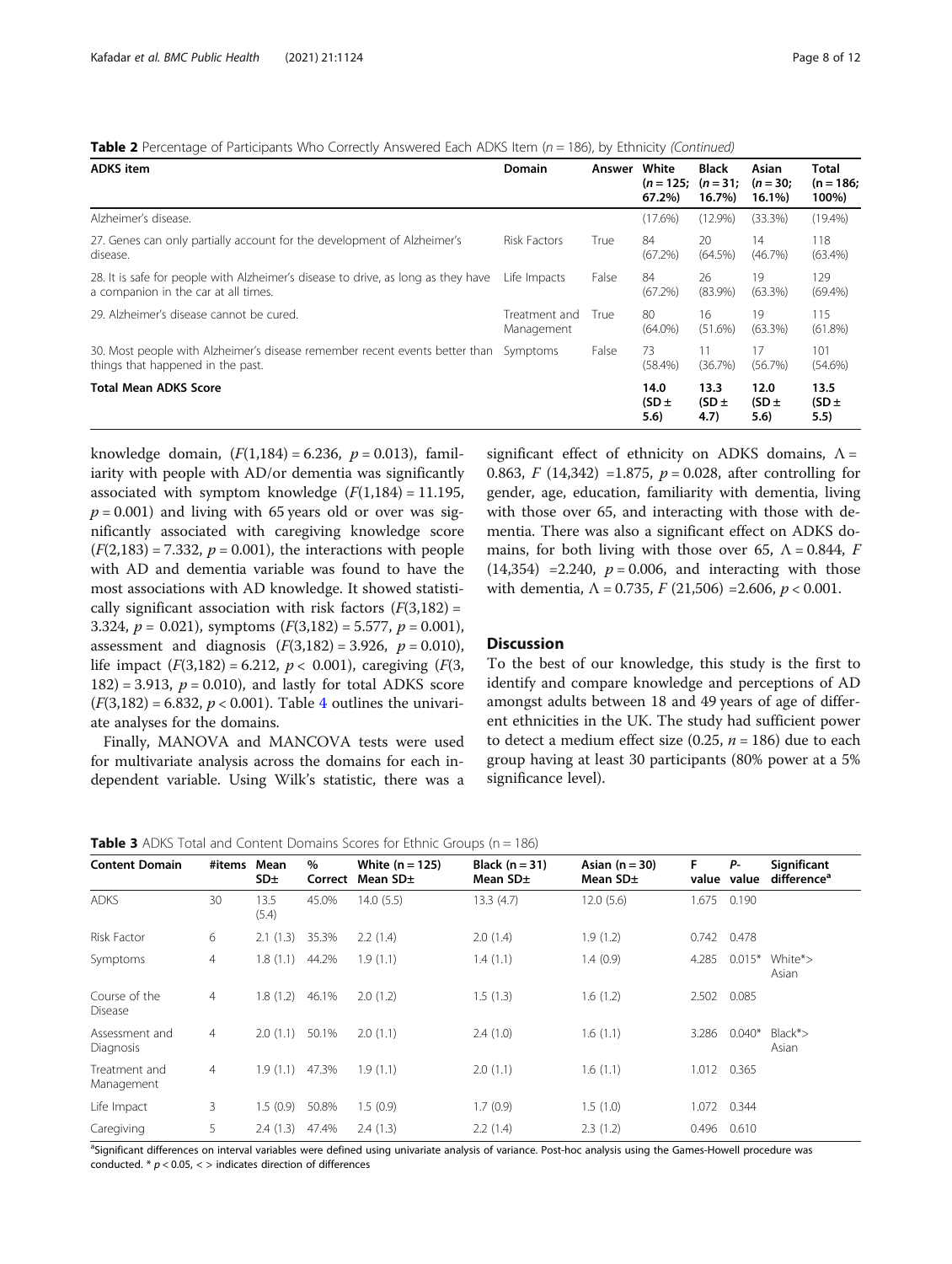| <b>Dependent</b><br><b>Variables (ADKS</b><br>domains) | <b>Independent Variables</b> |                    |                                      |                                             |                                             |                                            |  |  |  |  |
|--------------------------------------------------------|------------------------------|--------------------|--------------------------------------|---------------------------------------------|---------------------------------------------|--------------------------------------------|--|--|--|--|
|                                                        | Gender<br>p-<br>value        | Age<br>p-<br>value | <b>Education</b><br>Level<br>p-value | Familiarity with AD/<br>dementia<br>p-value | Living with 65 or over<br>people<br>p-value | Interacted with AD/<br>dementia<br>p-value |  |  |  |  |
| Risk Factor                                            | 0.169                        | 0.707              | 0.387                                | 0.125                                       | 0.867                                       | $0.021*$                                   |  |  |  |  |
| Symptom                                                | 0.104                        | 0.152              | 0.134                                | $0.001$ **                                  | 0.788                                       | $0.001**$                                  |  |  |  |  |
| Course of the Disease                                  | $0.013*$                     | 0.055              | 0.096                                | 0.089                                       | 0.300                                       | 0.065                                      |  |  |  |  |
| Assessment and<br>Diagnosis                            | 0.733                        | 0.708              | 0.259                                | 0.143                                       | 0.939                                       | $0.010*$                                   |  |  |  |  |
| Treatment and<br>Management                            | 0.088                        | 0.616              | 0.345                                | 0.162                                       | 0.308                                       | 0.054                                      |  |  |  |  |
| Life Impact                                            | 0.155                        | 0.650              | 0.281                                | 0.299                                       | 0.220                                       | $< 0.001$ **                               |  |  |  |  |
| Caregiving                                             | 0.149                        | 0.095              | 0.497                                | 0.177                                       | $< 0.001$ **                                | $0.010*$                                   |  |  |  |  |

<span id="page-8-0"></span>**Table 4** Univariate Analyses for Other Demographic Variables ( $N = 186$ )

\*Significant at  $p < 0.05$  \*\*Significant at  $p < 0.01$ 

First, we investigated the AD knowledge of adults in the UK. We found that AD knowledge is not adequate among this 18–49 years old UK population regardless of ethnicity because total mean score was 13.5 out of 30 points. This finding confirms the few studies in the UK which show the AD knowledge is not adequate amongst a young population (from 18 to 43 years) [\[44](#page-11-0), [46](#page-11-0)]. In our study, AD risk factors (35.3%) and symptoms (44.2%) knowledge were found to have a lower level of correct answers than course of the disease knowledge (Table [3](#page-7-0)). This contrasts with Hudson et al's study of slightly older adults (mean age 42–43) in Britain, where both 'risk factor' and 'course' of AD had lower % correct answers than 'life impact' and 'symptoms' [[44](#page-11-0)]. Importantly, a large proportion of those participants were unaware of risk factors that may increase one's inclination to developing AD [\[44\]](#page-11-0). This indicates the importance of enhancing AD knowledge among this age group in UK, especially regarding AD risk factors. Similarly, knowledge of AD treatment has been found as poor amongst aged 18 and above people in 5 Europe countries (France, Germany, Italy, Spain, and UK) and dementia was not viewed as a health care priority [[46\]](#page-11-0). In our study, only 47.3% of participants were able to correctly answer treatment and management related questions.

Second, we compared knowledge differences between three ethnic groups. We found that the primary knowledge differences between ethnicities were observed for the symptom area of AD although total ADKS score showed no association. In our study analysis revealed that White participants were significantly more likely to know about AD symptoms. This is in line with a previous study conducted in Florida, which showed significant differences for ethnicities in each domain of AD [[17\]](#page-10-0), although in an older population.

Third, we investigated potential demographic differences in AD knowledge and perceptions. Similarly to another study [\[41](#page-11-0), [44,](#page-11-0) [49](#page-11-0)], we did not find a statistically significant association between ADKS scores and age. In contrast to our findings, other studies in various ages of populations have found that gender, and education level were positively correlated with individuals' knowledge level of AD [\[26](#page-10-0), [27,](#page-10-0) [39](#page-11-0)]. Our findings also revealed that interaction with people with AD or dementia had the most significant impact on ADKS domain's knowledge scores amongst our participants. Likewise, previous studies, albeit in variable ages of population illustrated that interacting with people with dementia or AD was positively associated with people's AD knowledge level [[27,](#page-10-0) [41\]](#page-11-0).

The abovementioned findings have several implications. With the increasing age of the UK population, there is much more need to determine the younger population's AD knowledge and perceptions in order to define their knowledge needs. Determining knowledge needs is important especially in multicultural states because cultural differences affect individuals' belief, perceptions and behaviours. This study adds to the existing body of literature, specific information regarding the knowledge perceptions amongst adults younger than 50 years of age of different ethnicities in the UK. Therefore, the lack of such studies in the UK has been mitigated by the study. However, in future research, the ethnic groups can be separated into their subgroups to provide more evidence to understand the knowledge differences of ethnicities and races. Further studies might also include other independent variables such as marital status and SES to provide comprehensive information for AD knowledge in the UK. Lastly, future studies might be conducted with larger sample group and wider ages of participants from the general population.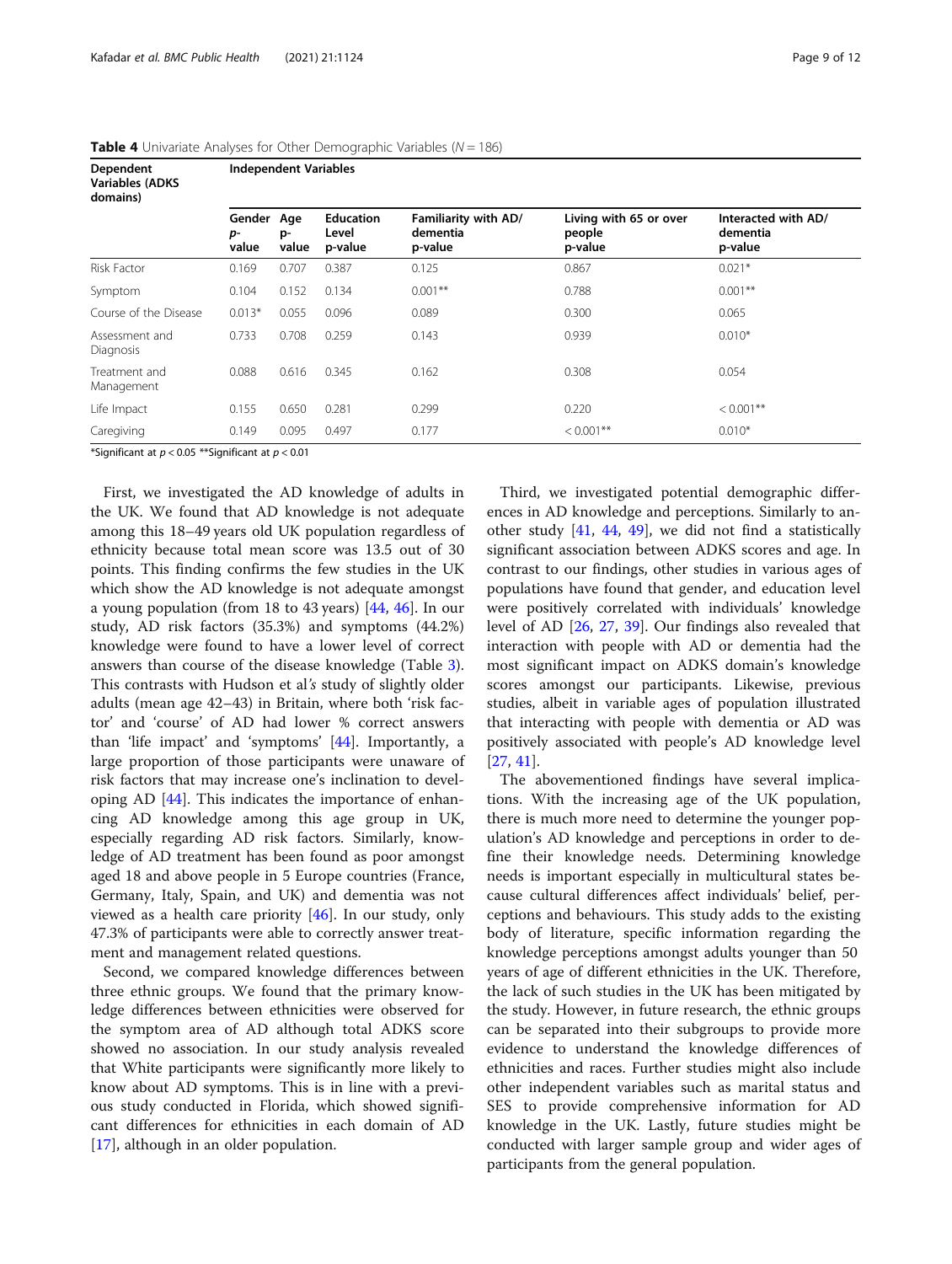The study illustrated that adults younger than 50 years of age in UK have a low level of AD knowledge, supporting the need for the design and implementation of health communication interventions and policies to enhance AD knowledge. Meanwhile, the study not only examined total ADKS score, but also investigated ADKS domain score in order to specifically determine the respondents' knowledge needs. The study identified the weakest areas of AD knowledge among participants, particularly in the content knowledge domain related to AD risk factors. Depending on the findings, it is recommended that health policymakers may provide the integrations of research, and clinical and social practice. The policymakers might also ensure evidence-based interventions and guidelines are provided that could maximise the AD knowledge level of populations in the UK. In order to overcome the low AD knowledge level, further studies can be conducted to define the causes of knowledge deficiencies. Furthermore, this study showed that ethnic groups differ in their knowledge and perceptions, especially between White and, Black or Asian participants regarding AD symptoms. As awareness is a prerequisite for changing behaviour (as shown in sociocognitive models)  $[23-25]$  $[23-25]$  $[23-25]$  $[23-25]$  $[23-25]$ , this study thus showed that (and how) health communication interventions need to target or tailor their health messages to different ethnic groups [\[24](#page-10-0)]. Thus, while designing health communication programs, health messages regarding AD symptoms need prioritisation when targeted communication is provided for Black or Asian individuals. Although the finding that interaction with those with dementia had the strongest association with several ADKS domains, it is perhaps to be expected, and has less implication for policy or interventions, although it highlights the importance of inclusion in demographics in future studies.

The study has several limitations. First, the crosssectional study design was used in this research, so it could not establish causal relationship between the independent variables and the AD knowledge score. Low knowledge levels reasons such as language, stigmatisation, and economic factors, were not tested to compare amongst these ethnic groups in this study. Second, the study did not separate ethnic groups for their subgroups. For instance, it did not include Asian subgroups like Pakistani, Bangladeshi, or Indian. Third, it should be remarked that the study was a convenience sample of UK populations who were 18 or more years old, as it involved participants who had selected to be registered for the Prolific online recruitment panel and confirmed to be surveyed at the time of the Prolific invitation. Use of such a convenience sample might limit capability to generalize findings. Fourth, the study has only represented participants between 18 and 49 years old due to the study's recruitment from those registered on an

online recruitment panel which could have a bias for younger adults; therefore, our participants were not representing a wider age range representative of a general populations. Fifth, the chronic diseases associated with AD, like type-2 diabetes, hypertension, midlife obesity, having high cholesterol, depression, were not questioned to determine the AD developing risk for participants. Finally, to determine whether the participants' information status was an obstacle in accessing the health system, it was not asked if the participants had difficulty accessing the health system. Thus, the findings cannot be interpreted as whether individuals do not access their health system because of their lack of AD knowledge. Hence, future research should be conducted with a more diverse and characterised sample.

### Conclusion

AD is a significant public health problem in the UK in a rapidly ageing population. Although most individuals with dementia or AD live in the community and are cared for by their family or friends, many studies show that AD knowledge is insufficient and there are knowledge and perception inequalities amongst different ethnic groups. Moreover, previous studies have mainly been inclined to investigate dementia or AD knowledge amongst older population (50 years or over) [\[17](#page-10-0), [26,](#page-10-0) [27](#page-10-0), [39,](#page-11-0) [41,](#page-11-0) [45\]](#page-11-0); hence, the study aimed to research (1) AD knowledge amongst adults between 18 and 49 years of age in the UK, (2) compare knowledge differences between ethnic groups, and (3) illustrate whether there were correlations between demographic characteristics and AD knowledge and perceptions . As a result, the study revealed that although there is not a big difference in knowledge of AD as examined with the ADKS between ethnic groups with a similar education, participants have inadequate AD knowledge, especially about AD risk factors. Additionally, Asian participants had lower ADKS score than White and Black people, while White individuals had significantly more knowledge about AD symptoms than Black participants. Lastly, interacting with people with dementia or AD were found to be positively correlated with individuals' knowledge level of AD. The results indicate an urgent need for AD education programmes in the age group (younger than 50 years of age) in the UK, especially to those who do not have much interaction with those with AD or dementia, and the need to tailor health communication to ethnic groups based on different knowledge perceptions stipulated in this study.

### Acknowledgments

Not applicable.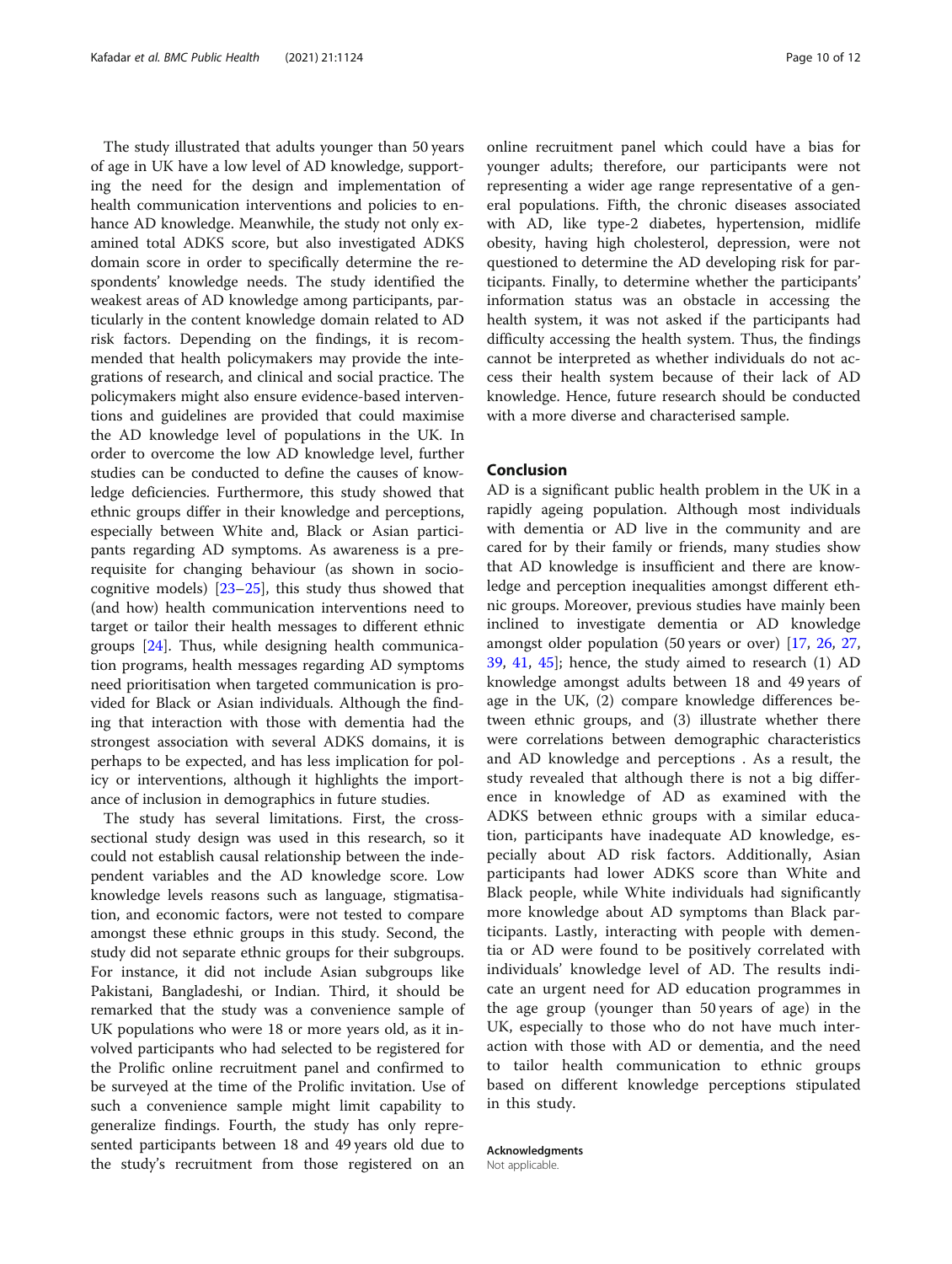### <span id="page-10-0"></span>Authors' contributions

AHK and KLC developed the design for the study. AHK collected data. AHK and CB conducted analyses. All authors interpreted the results. AHK produced the final manuscript, while KLC and CB critically reviewed the drafts. All authors have read and approved the final manuscript.

### Funding

No funding was received for this study.

### Availability of data and materials

The datasets used and/or analysed during the current study are available from the corresponding author on reasonable request.

### Declarations

### Ethics approval and consent to participate

Ethical approval for the research was granted from the College of Health and Life Sciences Research Ethics Committee (DCS), Brunel University London. The study was managed in line with the University's policies on quality assurance in research. All methods were performed in accordance with the relevant guidelines and regulations of Brunel University. A participant information sheet and the online questionnaire were distributed to explain the study's aim and process. A consent form also presented to ensure voluntarily, confidentiality, privacy, and informed recruitment. The study was arranged with the statement that participants could leave the study without giving a reason, until the point at which they submitted their answers. All participants provided informed consent.

### Consent for publication

Not applicable.

### Competing interests

The authors declare that they have no competing interests.

### Received: 25 January 2021 Accepted: 27 May 2021 Published online: 12 June 2021

### References

- 1. Martin Prince A, Wimo A, Guerchet M, Gemma-Claire Ali M, Wu Y-T, Prina M, et al. World Alzheimer Report 2015. The global impact of dementia: An analysis of prevalence, incidence, cost and trends 2015. [www.alz.co.uk/](http://www.alz.co.uk/worldreport2015corrections) [worldreport2015corrections](http://www.alz.co.uk/worldreport2015corrections). Accessed 20 Jan 2021.
- 2. PHE England. Dementia: applying All Our Health GOV.UK. [https://www.](https://www.gov.uk/government/publications/dementia-applying-all-our-health/dementia-applying-all-our-health) [gov.uk/government/publications/dementia-applying-all-our-health/](https://www.gov.uk/government/publications/dementia-applying-all-our-health/dementia-applying-all-our-health) [dementia-applying-all-our-health](https://www.gov.uk/government/publications/dementia-applying-all-our-health/dementia-applying-all-our-health). Accessed 12 Oct 2020.
- 3. Wittenberg R, Hu B, Barraza-Araiza L, Funder AR. CPEC working paper 5 the projections were produced using an updated version of a model developed by CPEC at LSE for the modelling outcome and cost impacts of interventions for dementia (MODEM) study. Disclaimer. 2019; [www.modem](http://www.modem-dementia.org.uk)[dementia.org.uk.](http://www.modem-dementia.org.uk) Accessed 12 Aug 2020.
- 4. Livingston G, Sommerlad A, Orgeta V, Costafreda SG, Huntley J, Ames D, et al. The lancet commissions dementia prevention, intervention, and care. Lancet. 2017;390(10113):2673–734. [https://doi.org/10.1016/S0140-6736\(1](https://doi.org/10.1016/S0140-6736(17)31363-6) [7\)31363-6](https://doi.org/10.1016/S0140-6736(17)31363-6).
- 5. Dening T, Sandilyan MB. Dementia: definitions and types. Nurs Stand. 2015; 29(37):37–42. [https://doi.org/10.7748/ns.29.37.37.e9405.](https://doi.org/10.7748/ns.29.37.37.e9405)
- 6. 2019 Alzheimer's disease facts and figures. Alzheimers Dement 2019;15:321– 387. doi:[https://doi.org/10.1016/j.jalz.2019.01.010,](https://doi.org/10.1016/j.jalz.2019.01.010) 3.
- 7. Georges J, Jansen S, Jackson J, Meyrieux A, Sadowska A, Selmes M. Alzheimer's disease in real life - the dementia carer's survey. Int J Geriatr Psychiatry. 2008;23(5):546–51. [https://doi.org/10.1002/gps.1984.](https://doi.org/10.1002/gps.1984)
- 8. Grøntvedt GR, Schröder TN, Sando SB, White L, Bråthen G, Doeller CF. Alzheimer's disease. Curr Biol. 2018;28(11):R645–9. [https://doi.org/10.1016/j.](https://doi.org/10.1016/j.cub.2018.04.080) [cub.2018.04.080.](https://doi.org/10.1016/j.cub.2018.04.080)
- Vinson LD, Crowther MR, Austin AD, Ma M, Guin SM. African Americans, mental health, and aging. Clin Gerontol. 2014;37(1):4–17. [https://doi.org/10.1](https://doi.org/10.1080/07317115.2013.847515) [080/07317115.2013.847515](https://doi.org/10.1080/07317115.2013.847515).
- 10. Dodel R, Belger M, Reed C, Wimo A, Jones RW, Happich M, et al. Determinants of societal costs in Alzheimer's disease: GERAS study baseline results. Alzheimers Dement. 2015;11(8):933–45. [https://doi.org/10.1016/j.jalz.2](https://doi.org/10.1016/j.jalz.2015.02.005) [015.02.005](https://doi.org/10.1016/j.jalz.2015.02.005).
- [org/10.1016/j.jalz.2014.03.001.](https://doi.org/10.1016/j.jalz.2014.03.001) 12. Jönsson L, Lin P-J, Khachaturian AS. Special topic section on health economics and public policy of Alzheimer's disease. Alzheimers Dement. 2017;13(3):201–4. <https://doi.org/10.1016/j.jalz.2017.02.004>.
- 13. Tosto G, Bird TD, Bennett DA, Boeve BF, Brickman AM, Cruchaga C, et al. The role of cardiovascular risk factors and stroke in familial Alzheimer disease. JAMA Neurol. 2016;73(10):1231–7. [https://doi.org/10.1001/jama](https://doi.org/10.1001/jamaneurol.2016.2539) [neurol.2016.2539.](https://doi.org/10.1001/jamaneurol.2016.2539)
- 14. Kent BA, Mistlberger RE. Sleep and hippocampal neurogenesis: implications for Alzheimer's disease. Front Neuroendocrinol. 2017;45:35–52. [https://doi.](https://doi.org/10.1016/j.yfrne.2017.02.004) [org/10.1016/j.yfrne.2017.02.004](https://doi.org/10.1016/j.yfrne.2017.02.004).
- 15. Ulep MG, Saraon SK, McLea S. Alzheimer Disease. J Nurse Pract. 2018;14(3): 129–35. [https://doi.org/10.1016/j.nurpra.2017.10.014.](https://doi.org/10.1016/j.nurpra.2017.10.014)
- 16. Lane CA, Hardy J, Schott JM. Alzheimer's disease. Eur J Neurol. 2018;25(1): 59–70. <https://doi.org/10.1111/ene.13439>.
- 17. Milani SA, Lloyd S, Cottler LB, Striley CW. Racial and ethnic differences in Alzheimer's disease knowledge among community-dwelling middle-aged and older adults in Florida. J Aging Health. 2020;32(7-8):564–72. [https://doi.](https://doi.org/10.1177/0898264319838366) [org/10.1177/0898264319838366.](https://doi.org/10.1177/0898264319838366)
- 18. Tappen RM, Gibson SE, Williams CL. Explanations of AD in ethnic minority participants undergoing cognitive screening. Am J Alzheimers Dis Other Dement. 2011;26(4):334–9. [https://doi.org/10.1177/1533317511412047.](https://doi.org/10.1177/1533317511412047)
- 19. Edwards GA, Gamez N, Escobedo G, Calderon O, Moreno-Gonzalez I. Modifiable risk factors for Alzheimer's disease. Front Aging Neurosci. 2019. <https://doi.org/10.3389/fnagi.2019.00146>.
- 20. Mukadam N, Sommerlad A, Huntley J, Livingston G. Population attributable fractions for risk factors for dementia in low-income and middle-income countries: an analysis using cross-sectional survey data. Lancet Glob Heal. 2019;7(5):e596–603. [https://doi.org/10.1016/S2214-109X\(19\)30074-9](https://doi.org/10.1016/S2214-109X(19)30074-9).
- 21. Robert PH, Clairet S, Benoit M, Koutaich J, Bertogliati C, Tible O, et al. The apathy inventory: assessment of apathy and awareness in Alzheimer's disease, Parkinson's disease and mild cognitive impairment. Int J Geriatr Psychiatry. 2002;17(12):1099–105. <https://doi.org/10.1002/gps.755>.
- 22. Morris R, Becker J. Cognitive neuropsychology of Alzheimer's disease. Oxford: Oxford University Press; 2004. [https://books.google.com.tr/books?id=](https://books.google.com.tr/books?id=5r7DaH1KvbcC&dq=Cognitive+neuropsychology+of+Alzheimer%27s+disease&hl=tr&source=gbs_navlinks_s) [5r7DaH1KvbcC&dq=Cognitive+neuropsychology+of+Alzheimer%27s+disea](https://books.google.com.tr/books?id=5r7DaH1KvbcC&dq=Cognitive+neuropsychology+of+Alzheimer%27s+disease&hl=tr&source=gbs_navlinks_s) [se&hl=tr&source=gbs\\_navlinks\\_s.](https://books.google.com.tr/books?id=5r7DaH1KvbcC&dq=Cognitive+neuropsychology+of+Alzheimer%27s+disease&hl=tr&source=gbs_navlinks_s)
- 23. Eldredge LKB, et al. Planning health promotion programs an intervention mapping approach. 4th ed. San Francisco: Jossey-Bass; 2016.
- Cheung KL, Hors-Fraile S, de Vries H. How to use the integrated-change model to design digital health programs. In: Digital Health: Elsevier; 2021. p. 143–57.
- 25. de Vries H. An integrated approach for understanding health behavior; the I-change model as an example. Psychol Behav Sci Int J. 2017;2(2). [https://](https://doi.org/10.19080/PBSIJ.2017.02.555585) [doi.org/10.19080/PBSIJ.2017.02.555585.](https://doi.org/10.19080/PBSIJ.2017.02.555585)
- 26. Ayalon L, Areán PA. Knowledge of Alzheimer's disease in four ethnic groups of older adults. Int J Geriatr Psychiatry. 2004;19(1):51–7. [https://doi.org/10.1](https://doi.org/10.1002/gps.1037) [002/gps.1037.](https://doi.org/10.1002/gps.1037)
- 27. Nielsen TR, Waldemar G. Knowledge and perceptions of dementia and Alzheimer's disease in four ethnic groups in Copenhagen, Denmark. Int J Geriatr Psychiatry. 2016;31(3):222–30. <https://doi.org/10.1002/gps.4314>.
- 28. Gray HL, Jimenez DE, Cucciare MA, Tong HQ, Gallagher-Thompson D. Ethnic differences in beliefs regarding alzheimer disease among dementia family caregivers. Am J Geriatr Psychiatry. 2009;17(11):925–33. [https://doi.org/10.1](https://doi.org/10.1097/JGP.0b013e3181ad4f3c) [097/JGP.0b013e3181ad4f3c](https://doi.org/10.1097/JGP.0b013e3181ad4f3c).
- 29. Mukadam N, Cooper C, Livingston G. A systematic review of ethnicity and pathways to care in dementia. Int J Geriatr Psychiatry. 2011;26(1):12–20. <https://doi.org/10.1002/gps.2484>.
- 30. Cahill S, Pierce M, Werner P, Darley A, Bobersky A. A systematic review of the Public's knowledge and understanding of Alzheimer's disease and dementia. Alzheimer Dis Assoc Disord. 2015;29(3):255–75. [https://doi.org/1](https://doi.org/10.1097/WAD.0000000000000102) 0.1097/WAD.00000000000000102.
- 31. Parveen S, Peltier C, Oyebode JR. Perceptions of dementia and use of services in minority ethnic communities: a scoping exercise. Health Soc Care Community. 2017;25(2):734–42. <https://doi.org/10.1111/hsc.12363>.
- 32. Casado BL, Hong M, Lee SE. Attitudes toward Alzheimer's care-seeking among Korean Americans: effects of knowledge, stigma, and subjective norm. Gerontologist. 2018;58(2):e25–34. [https://doi.org/10.1093/geront/gnw253.](https://doi.org/10.1093/geront/gnw253)